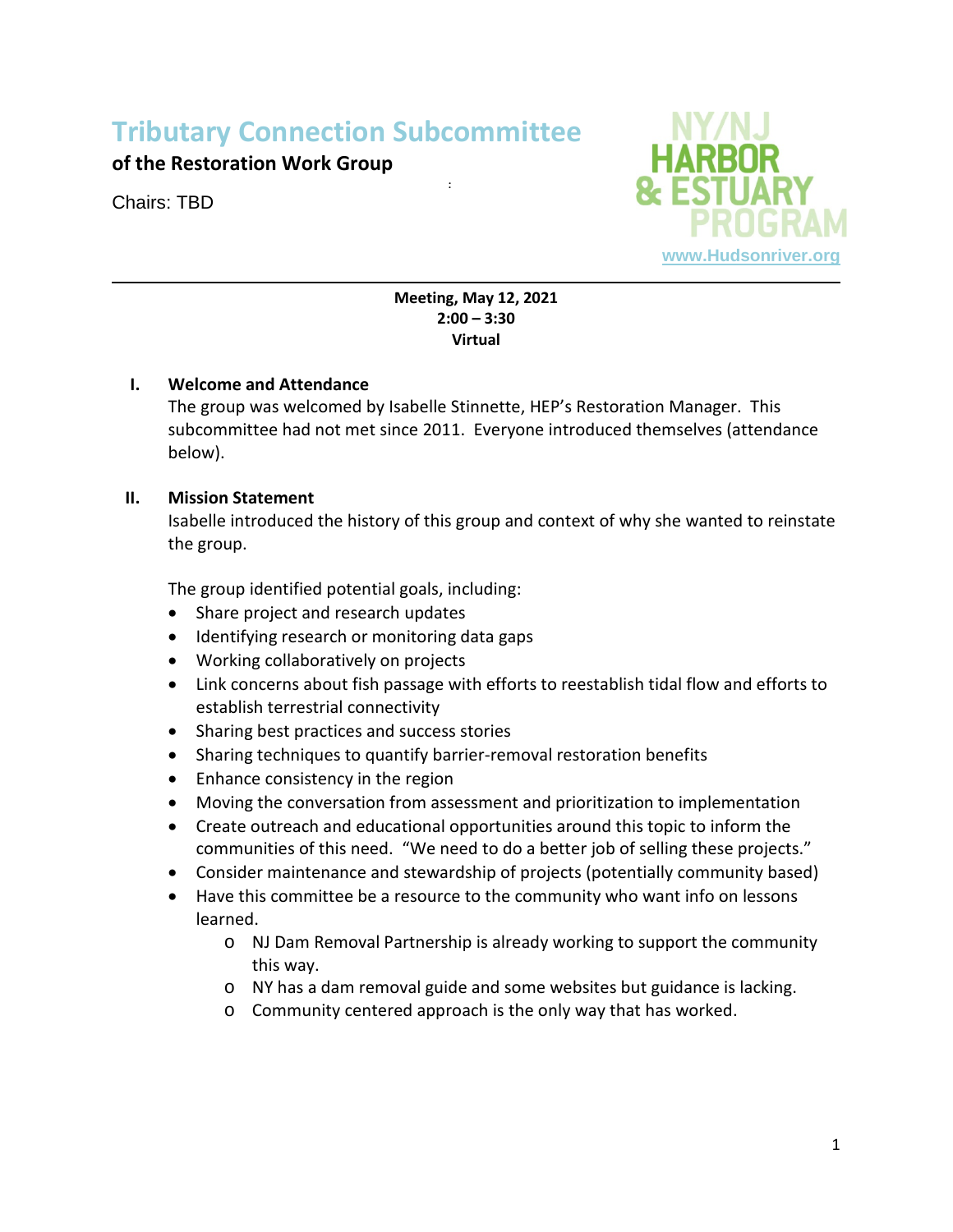#### **III. Chairs and Membership**

Isabelle is looking for two co-chairs to help plan the agendas and run meetings. Please email her if you are interested. Likewise, if you feel like someone is missing from the membership.

#### **IV. Group Updates**

#### NYSDEC/ HR Estuary Program

Megan Lung reported that they are continuing their barrier assessment project. They are hoping to add the North Atlantic Aquatic Connectivity Consortium (NAACC) terrestrial protocol soon in addition to the aquatic protocol. Aquatic protocol training is occurring next week and Megan volunteered to help if anyone needs to get people trained in the future.

Example projects: [https://www.epa.gov/sites/production/files/2020-](https://www.epa.gov/sites/production/files/2020-01/documents/ny_wappingercreek_1861_508.pdf) [01/documents/ny\\_wappingercreek\\_1861\\_508.pdf](https://www.epa.gov/sites/production/files/2020-01/documents/ny_wappingercreek_1861_508.pdf)

[https://neiwpcc.org/2020/12/18/new-culvert-constructed-under-plan-developed-by](https://neiwpcc.org/2020/12/18/new-culvert-constructed-under-plan-developed-by-neiwpcc-and-trout-unlimited/)[neiwpcc-and-trout-unlimited/](https://neiwpcc.org/2020/12/18/new-culvert-constructed-under-plan-developed-by-neiwpcc-and-trout-unlimited/)

#### USACE

Lisa Baron explained how they recently finished feasibility studies that included barrier removals for both the Hudson River and Hudson-Raritan estuaries. These studies included the creation of a model that produced habitat units, which can be used to prioritize projects, combinations of projects and restoration alternatives. In December, five projects were authorized on the Bronx River and Moodna Creek (see links).

[https://nan.usace.army.mil/Missions/Environmental/Environmental-](https://nan.usace.army.mil/Missions/Environmental/Environmental-Restoration/Hudson-River-Habitat-Restoration/)[Restoration/Hudson-River-Habitat-Restoration/](https://nan.usace.army.mil/Missions/Environmental/Environmental-Restoration/Hudson-River-Habitat-Restoration/)

[https://nan.usace.army.mil/Missions/Environmental/Environmental-](https://nan.usace.army.mil/Missions/Environmental/Environmental-Restoration/Hudson-Raritan-Estuary/)[Restoration/Hudson-Raritan-Estuary/](https://nan.usace.army.mil/Missions/Environmental/Environmental-Restoration/Hudson-Raritan-Estuary/)

Kyle McKay shared his papers on barrier prioritization methods (links below) and is working on a group within the Corps that focusus on sediment management during dam removal. This group is working on a report but has put out a webinar series (link below). He is also working on a study on the costs for dam removals and a method for estimating the costs of future dam removals. He expects to have reports and models on that by the end of the year (website link below).

<https://onlinelibrary.wiley.com/doi/abs/10.1002/rra.3021>

<https://onlinelibrary.wiley.com/doi/full/10.1002/rra.3684>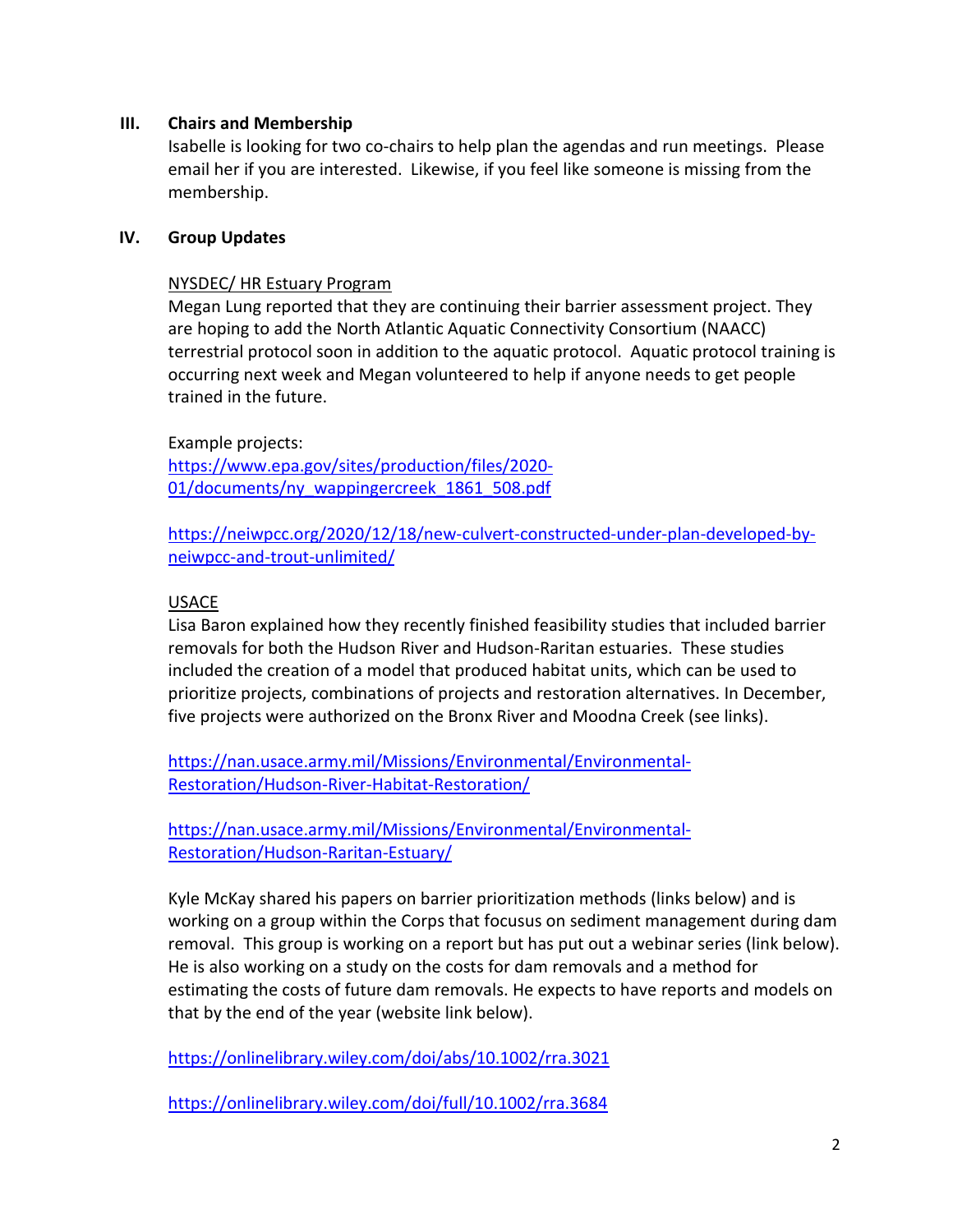# <https://emrrp.el.erdc.dren.mil/webinars.html>

# <https://n-ewn.org/people/>

#### <https://www.cwf-fcf.org/en/resources/research-papers/CWF-WCRP-Guide.pdf>

#### Save the Sound

Katie Friedman is starting a new role taking their tributary connections work, which has largely taken place in Connecticut and starting a new focus on the NY portion of the watershed. They are also starting work on the Hutchinson Watershed Plan with stakeholder engagement.

# Rutgers University

Sara Malone is helping form the coastal resilience plans for a group of municipalities in Middlesex. In stakeholder meeting, people keep bringing up the effect that undersized culverts have on resilience. Municipalities are having trouble securing permits and funding to both maintain and enlarge culverts.

Emelie Einhorn shared that they will be partnering with NY-NJ HEP to assess over 350 crossings using the NAACC protocols over the next two years.

#### Montclair University

David Hsu is assessing road-stream crossings with NJDEP's Connecting Habitats Across New Jersey (CHANJ) program in key areas: Bobcat Alley, High Mountain and the Sourlands. They have surveyed over 200 sites and trained people in the NAACC Protocols. They are happy to collaborate.

# Nature Conservancy

Beth Styler Barry is working on several dam removals in the Delaware watershed. She also helps to organize the NJ Statewide Dam Removal Partnership, a group of agencies and non-profits that seeks to demystify the dam removal process for interested dam owners and others.

[NJdams.org](file://hrf-ny-dc01/files/Users/HEP/Habitat/Tributary%20Connections/2021%20Subcommittee%20Reboot/NJdams.org)

# BioHabitats

Laura Wildman is working on several projects related to connectivity:

- Developing a training program on dam removal for the World Wildlife Fund
- Organizing her own permitting guidelines based on her years of experience in barrier removal
- Fleshing out an Environmental DNA (EDNA) and connectivity research project
- Develop a stream morphology curriculum for middle and high-schoolers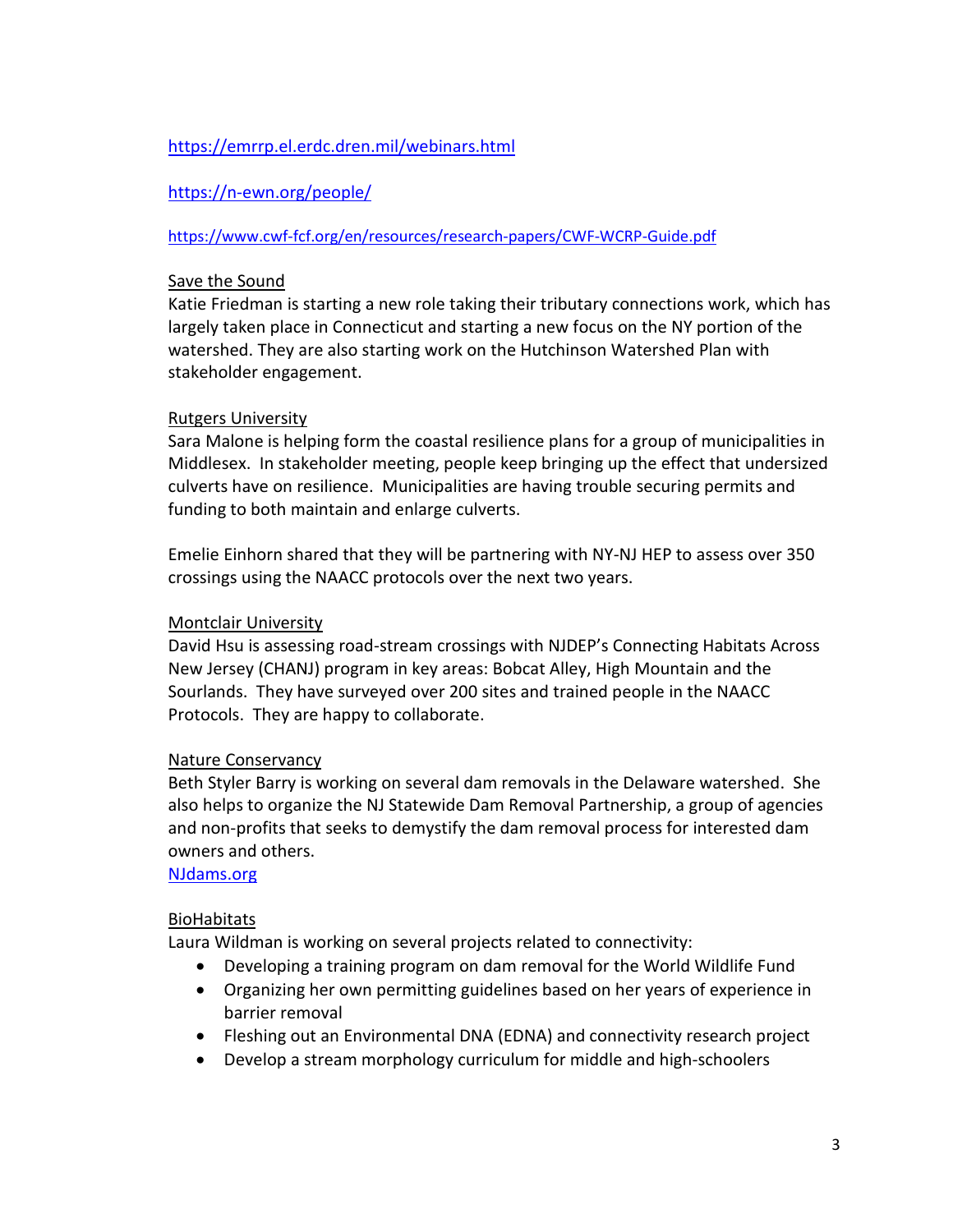• Working in other parts of the country on design-build projects, a potentially costsaving method where the designer and contractor work together on the project at the same time.

\*Chat notes that others are also working on EDNA studies: [https://www.epa.gov/innovation/detecting-sensitive-aquatic-species-using](https://www.epa.gov/innovation/detecting-sensitive-aquatic-species-using-environmental-dna)[environmental-dna](https://www.epa.gov/innovation/detecting-sensitive-aquatic-species-using-environmental-dna)

# USEPA

Jacklyn Woollard is working in a tidal restrictions workgroup within EPA. She is also the grant manager for several EPA grant opportunities that may fund stream projects. The grants are not focused on implementation but rather, monitoring and assessment, research or pilot projects.

#### NYC Parks and Recreation

Jamie Ong reported on Parks efforts on stocking river herring the Bronx River, partnering with Seatuck Environmental Association for a fish passage project at Aurora Pond in Queens, an assessment of the fishway at the 182 street dam on the Bronx River and dam removal at the Bronx Zoo. This last project is comparing alternatives between a fishway and dam removal, the latter option being resisted by the property owner due to a cultural affinity to the waterfall.

\*The group concurs that this cultural affinity to dams is a large communication problem for which we may devote future meeting time.

# NY-NJ HEP

HEP has been working in coastal NJ on assessing road stream crossing and prioritizing restoration of the problematic bridges and culverts; more here [https://www.hudsonriver.org/article/actcri.](https://www.hudsonriver.org/article/actcri) This past year HEP won an EPA Coastal Watershed Grant administered by Restore Americas Estuaries (RAE) and will be partnering with Rutgers University to assess over 350 crossings in the Lower Raritan. <https://estuaries.org/initiatives/watershedgrants/2020-nep-cwg/>

# **V. New Business and (Very) Old Business (15 minutes)**

Relevant topics and issues that the group thinks we could address in future meetings include:

- Outreach or policy levers that can be utilized to make dam owners consider removal
- Sediment management behind dams
- Opportunity to remove high-hazard dams
- Connecting with the transportation sector
- Connecting to historical preservation groups; their lack of inventory may be an opportunity to connect